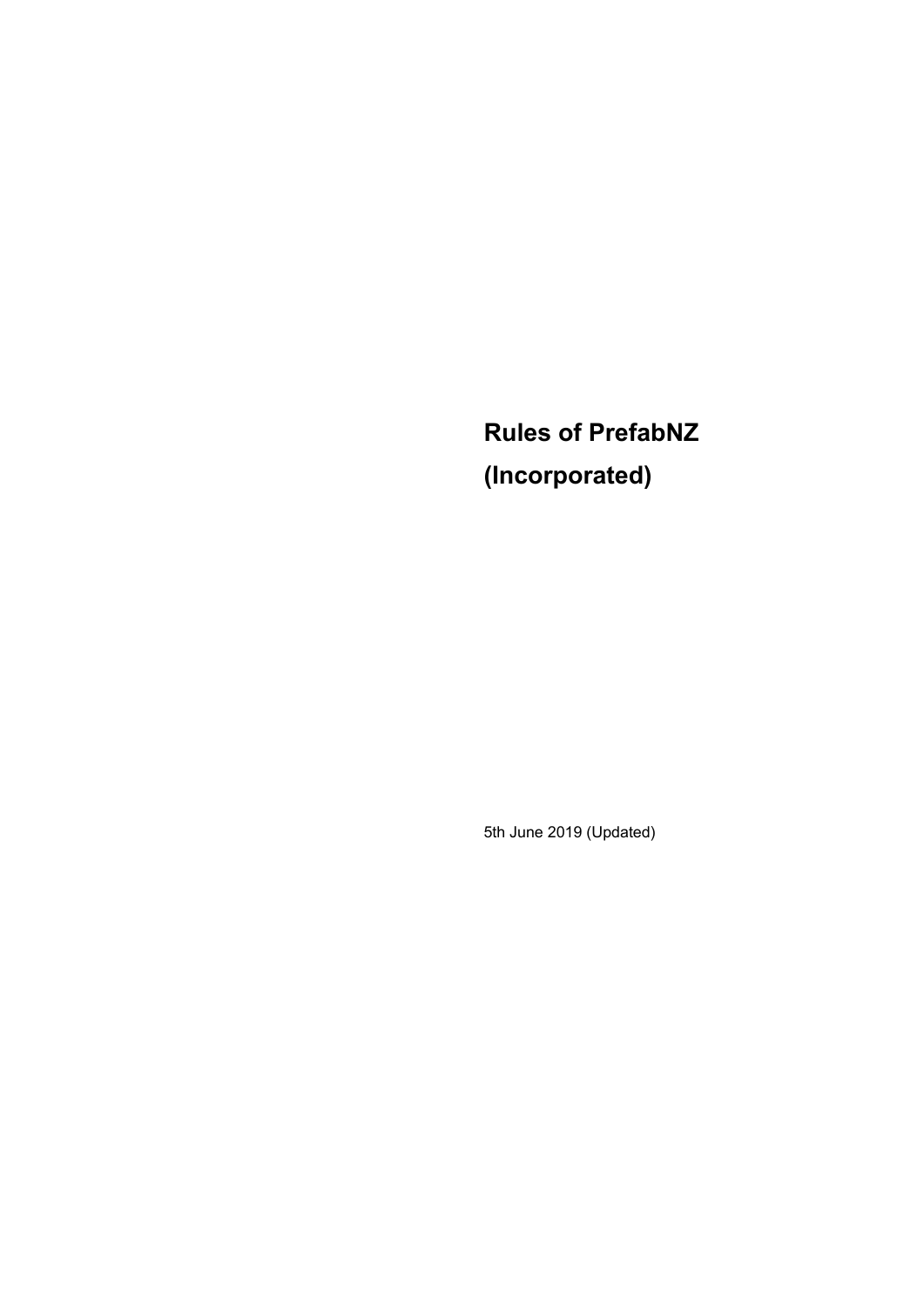# **TABLE OF CONTENTS**

| 1.  | Name                                  | $\mathbf{1}$              |
|-----|---------------------------------------|---------------------------|
| 2.  | <b>Registered Office</b>              | $\mathbf{1}$              |
| 3.  | Interpretation                        | $\mathbf 1$               |
| 4.  | Objects                               | $\boldsymbol{2}$          |
| 5.  | Furtherance Of Objects                | $\boldsymbol{2}$          |
| 6.  | Powers                                | $\ensuremath{\mathsf{3}}$ |
| 7.  | Membership                            | 4                         |
| 8.  | <b>Admission Of Members</b>           | 5                         |
| 9.  | <b>Subscriptions And Levies</b>       | $\mathbf 5$               |
| 10. | <b>Cessation Of Membership</b>        | $\,6$                     |
| 11. | <b>Re-Admission Of Former Members</b> | $\,6$                     |
| 12. | <b>Board</b>                          | $\overline{7}$            |
| 13. | Election Of The Board                 | 7                         |
| 14. | <b>Annual General Meeting</b>         | 8                         |
| 15. | <b>Special General Meeting</b>        | 8                         |
| 16. | Notice Of General Meetings:           | $\bf 8$                   |
| 17. | Voting                                | $\bf 8$                   |
| 18. | Power To Appoint Proxy                | $\boldsymbol{9}$          |
| 19. | Quorum                                | 9                         |
| 20. | Minutes                               | 9                         |
| 21. | Powers Of The Board                   | $10$                      |
| 22. | Finances                              | 10                        |
| 23. | Pecuniary Gain                        | 10                        |
| 24. | <b>Chief Executive Officer</b>        | 11                        |
| 25. | Secretary                             | 11                        |
| 26. | Common Seal                           | 11                        |
| 27. | <b>Alteration Of The Constitution</b> | 11                        |
| 28. | Winding Up                            | 12                        |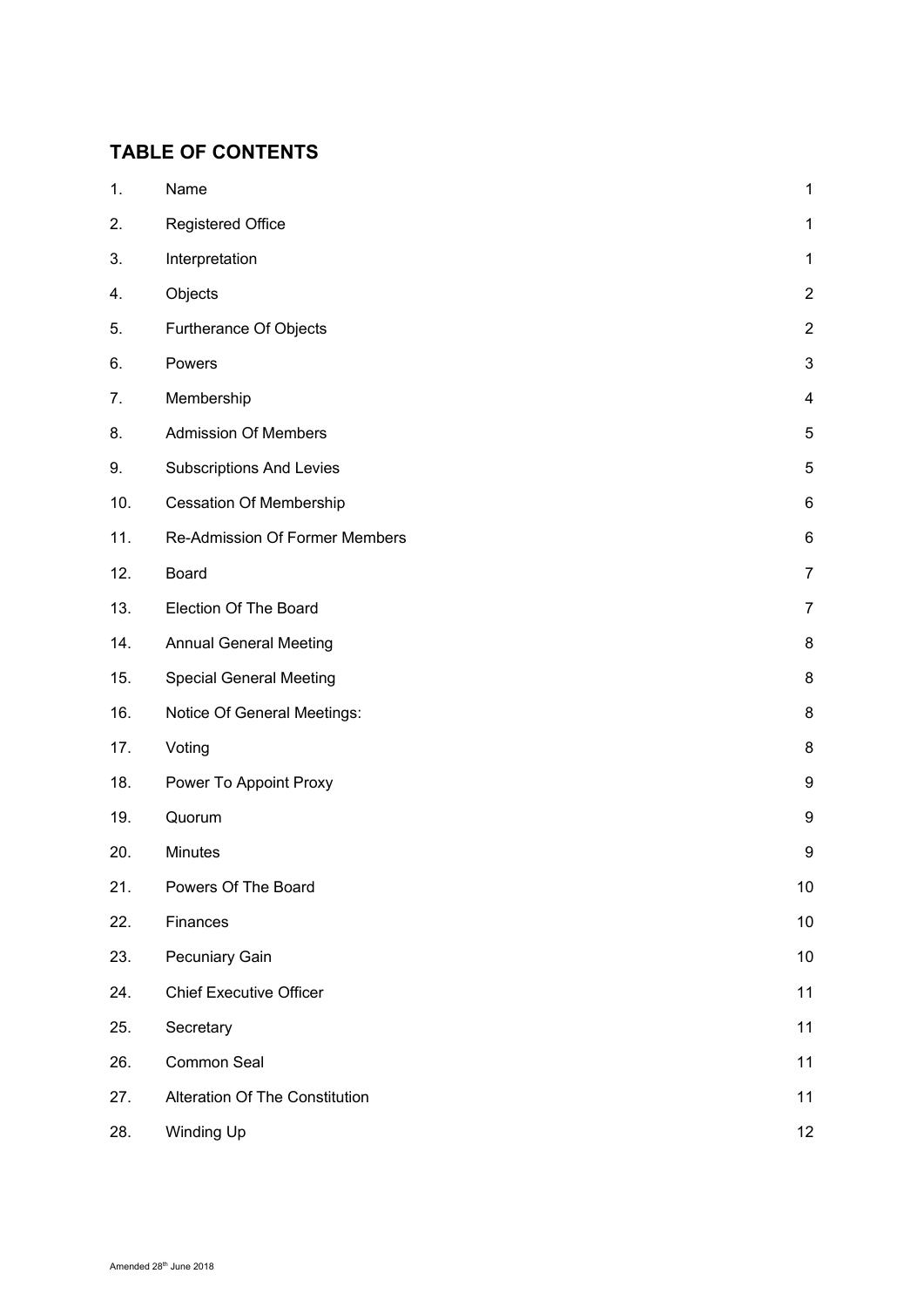# 1. **Name**

1.1 The name of the Society shall be **PrefabNZ Incorporated** (PrefabNZ).

# 2. **Registered Office**

2.1 The registered office of PrefabNZ shall be at such a place, as the Board shall from time to time determine. On incorporation the registered office shall be at Level 2, 282 Wakefield Street, Wellington 6149. The CEO shall notify the Registrar of Incorporated Societies of any change of location of the registered office.

### 3. **Interpretation**

3.1 In this Constitution the following terms shall, if not inconsistent with the context, have the following meanings:

**"Board"** is the Board which governs the affairs of PrefabNZ;

**"CEO"** means the Chief Executive Officer of PrefabNZ appointed by the Board responsible for the management of the affairs of PrefabNZ;

**"Executive"** means the staff of PrefabNZ.

**"Industry"** means the offsite prefabricated design and construction industry including the design and other professionals trades, manufacturers and materials suppliers involved in that industry;

**"Member"** means any member of PrefabNZ of the classes set out in clause 7 being a person, partnership or incorporated body engaged in business in the Industry and who remains eligible for membership of PrefabNZ in accordance with these Rules and, where a Membership Contract has been adopted, who has entered into it.

**"Membership Contract"** means a contract promulgated by the Society required to be entered into between every Member and PrefabNZ, relating to the business practices and professional standards of that Member;

**"PrefabNZ"** means PrefabNZ (Incorporated);

**"Secretary"** is the person appointed by the Board who holds that office to carry out the functions specified in these Rules;

**"Society"** means PrefabNZ (Incorporated).

*Where the context requires, the singular shall include the plural and vice-versa, and person shall include an incorporated body.*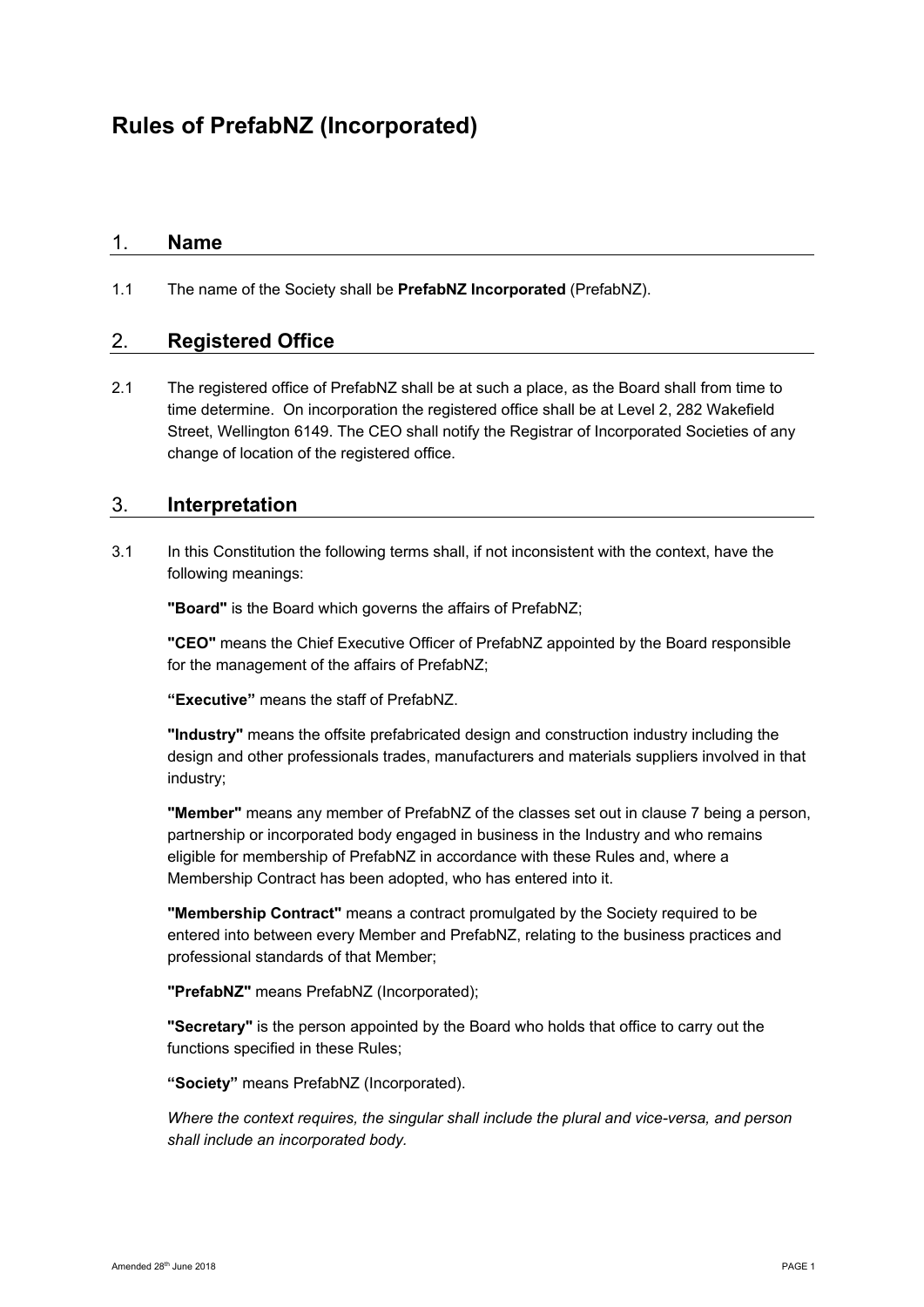### 4. **Objects**

- 4.1 The primary objects of PrefabNZ are to:
	- a. Promote the education, development, understanding and growth of the Industry in New Zealand to the wider public and the industry, and elsewhere and without limiting this object this may include:
		- i. promotion and furtherance of the interests of those involved in the Industry, including designers, engineers, specifiers, fabricators, installers and suppliers of prefabricated design and construction components;
		- ii. encouragement of co-operation, exchange of information, research, education, networking and strong relationships between the public and those in the Industry;
		- iii. do any act or thing incidental or conducive to the attainment of any of the above objects.
- 4.2 Without detracting from the primary objects, the secondary objects of the Society are to:
	- a. establish codes of behaviour applicable to Members, which may be embodied in a Membership Contract;
	- b. make regulations or bylaws to advance the attainment of any of the above objects.

### 5. **Furtherance of Objects**

5.1 In furtherance of the objects PrefabNZ may do any or all of the following:

#### a. **Conduct**

Promote, within the wider public and Industry, sound and ethical commercial practices and the maintenance of the highest standards of design and quality of workmanship.

#### b. **Affiliations**

Joint or co-operate with other organisations in promoting or advancing any movement for the betterment of conditions in the Industry and to join with them in negotiations with outside bodies on matters affecting the well-being of the Industry.

#### c. **Medium for Information**

Be a central body for Members in the collection and dissemination of information for the public and industry, including the collection and compilation of statistics necessary to define industry trends, and for the preparation of submissions to Governments, Statutory Bodies and professional organisations.

#### d. **Education and Research**

Encourage and/or conduct research and development, and educational and promotional programs to the wider public, in order to maintain a high standard of technical and other knowledge in the Industry, its professional and educational bodies.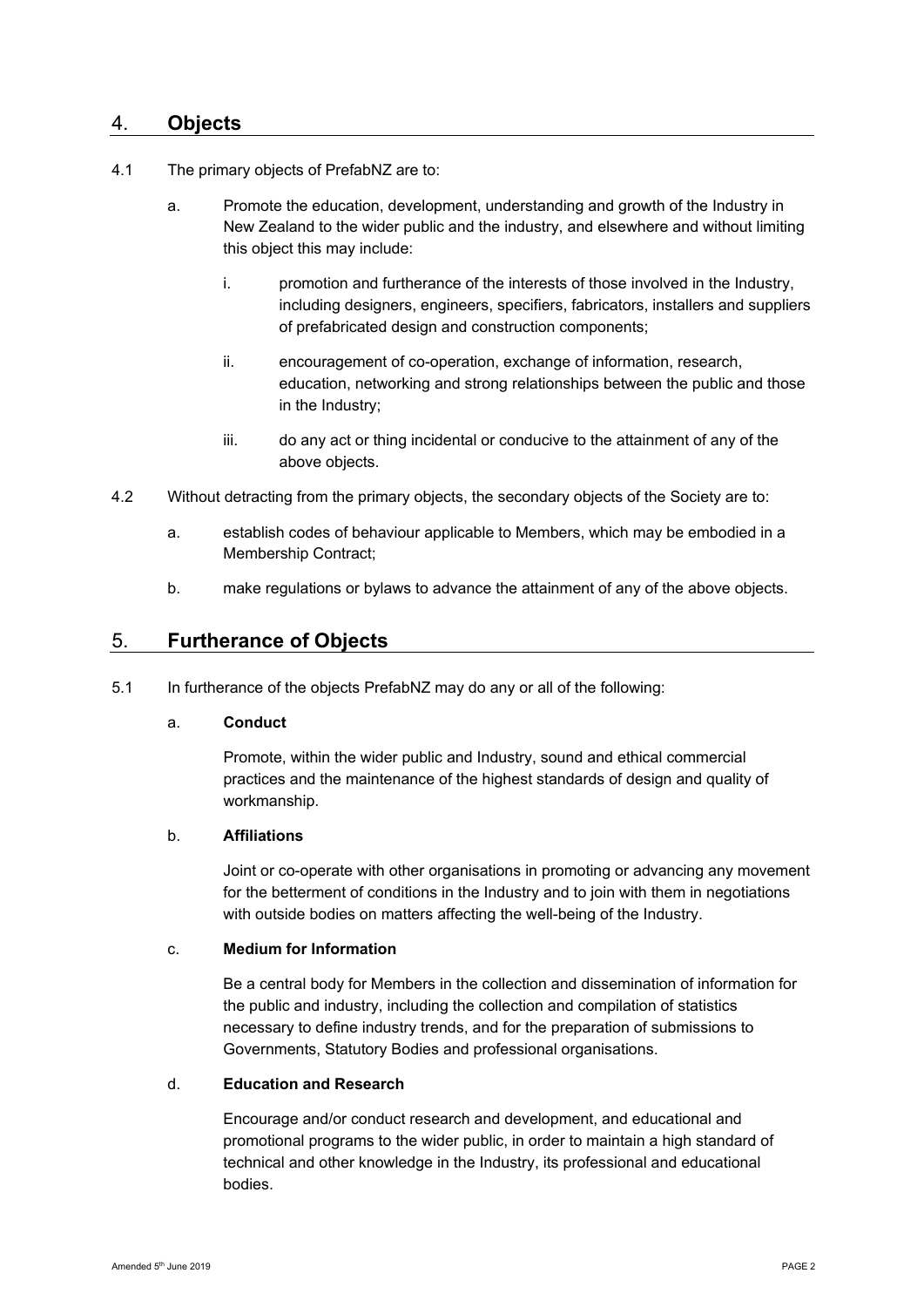#### e. **Representation**

Make representations and submissions to local and central government, committees and hearings, conferences and to other bodies, and professional organisations, on any matter which may affect the interests of the wider public and the Industry.

#### f. **Public Relations**

To engage in promotional activities such as advertising and public relations, lectures, seminars and discussion groups, in support of the objects to the wider public and industry.

#### 6. **Powers**

- 6.1 In addition to its statutory powers and all other powers conferred by law, the Society:
	- a. may use such of its funds to pay the costs and expenses of furthering or carrying out its objects, and for that purpose may employ such people as may seem expedient;
	- b. may purchase, lease, exchange, hire or acquire, and sell, mortgage, charge, manage, subdivide, develop and deal, with every kind of real and personal property, rights and privileges;
	- c. may construct, maintain, restore, repair and alter any buildings, structures or other property;
	- d. shall have the power to borrow or raise money by any means, with or without security, but such borrowing powers shall not be exercised other than by resolution of a General Meeting, of which proposed resolution, at least ten clear days written notice was given by circulation to all Members;
	- e. may invest in any investment in which a trustee might invest;
	- f. may act as mediator or arbitrator of any dispute arising between Members or between Members and non-member customers;
	- g. may include in any of the codes, regulations bylaws or Membership Contract established in pursuance of the secondary objects of the Society, the power to impose penalties and fines, and suspension or expulsion of Members for breach.
- 6.2 Notwithstanding any other provision, the Society shall not expend any money:
	- a. other than to further purposes recognised by law; nor
	- b. for the sole personal or individual benefit of any Member.
- 6.3 Any transactions between the Society and any Member, or Member of the Board, or any associated persons, shall be at arms' length and in accordance with prevailing commercial terms on which the Society would deal with third parties not associated with the Society. Any payments made in respect of such transactions shall be limited to:
	- a. a fair and reasonable reward for services performed;
	- b. reimbursement of expenses properly incurred;
	- c. usual professional, business or trade charges; and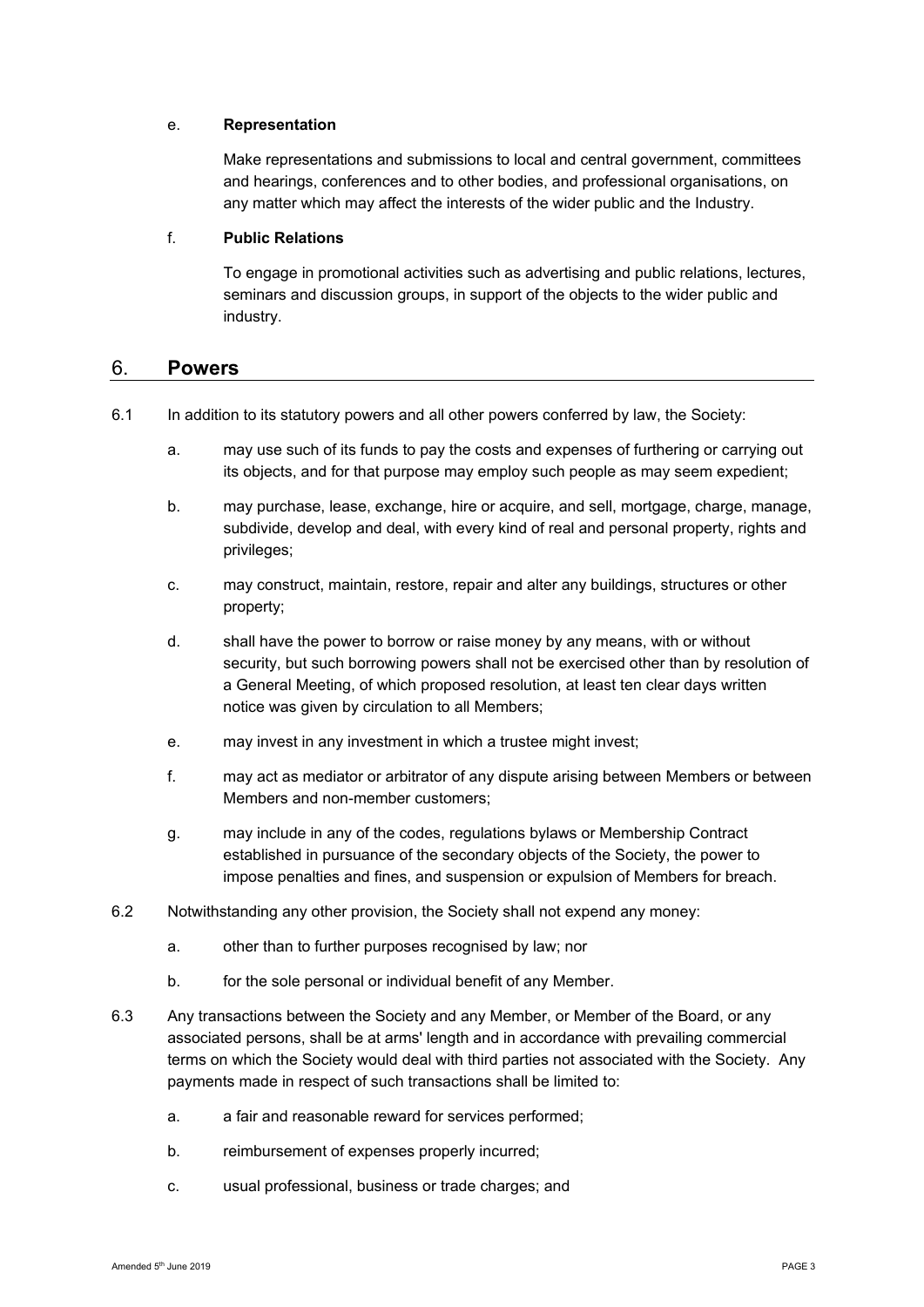d. interest at no more than current commercial rates.

### 7. **Membership**

7.1 The classes of membership and the method by which members are admitted to different classes of membership are as follows:

#### a. **Sponsoring Member**

A Sponsoring Member is an individual or incorporated or unincorporated body contributing to PrefabNZ and admitted to membership under Rule 8 and who or which has not ceased to be a member under any other Rule.

#### b. **Member**

A Member is an individual or incorporated or unincorporated body involved in the design, specification or manufacture of prefabricated building components or buildings and admitted to membership under Rule 8 and who or which has not ceased to be a member under any other Rule.

#### c. **Associate Member**

An Associate Member is an individual, incorporated or unincorporated body who uses or has an interest in the design, specification or manufacture of prefabricated building components or buildings and admitted to membership under Rule 8 and who or which has not ceased to be a member under any other Rule. This includes industry associations, universities and government ministries. Membership is conditional on one person being the point of contact.

#### d. **Affiliate Member**

An Affiliate Member is an individual, incorporated or unincorporated body that holds a Memorandum of Understanding (MoU) with PrefabNZ Inc and is admitted to membership under Rule 8 and who or which has not ceased to be a member under any other Rule.

#### e. **Student Member**

A Student Member is an individual currently engaging in academic study through a registered academic institution and is admitted to membership under Rule 8 and who has not ceased to be a member under any other Rule. Membership is conditional on providing annual proof of current academic enrolment.

#### f. **Graduate Member**

A Graduate Member is an individual who has graduated from a registered academic institution and is admitted to membership under Rule 8 and who has not ceased to be a member under any other Rule. Membership is conditional on providing proof of graduation and is limited to a period of two years from the commencement of membership.

#### g. **Life Member**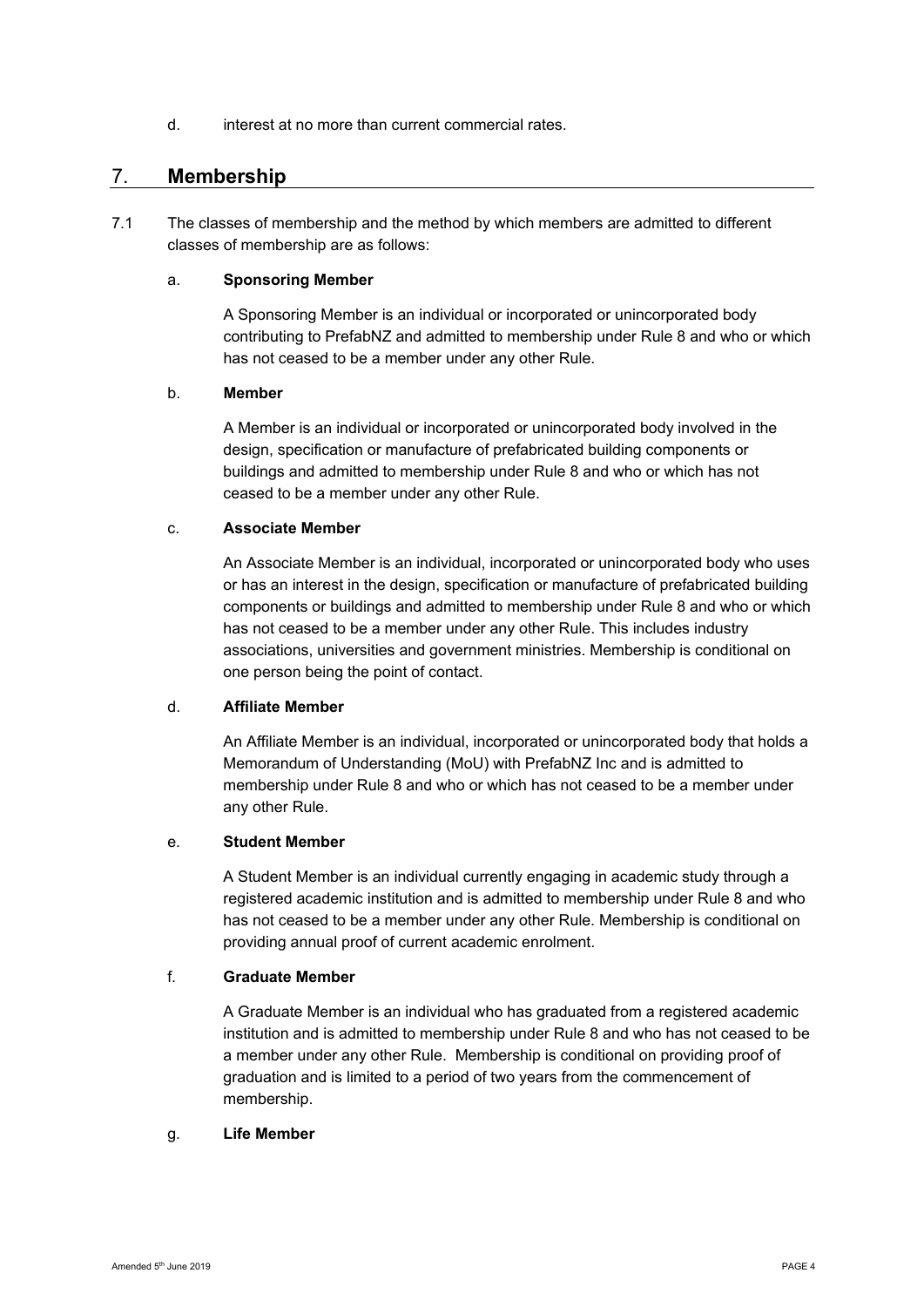A Life Member is a person honoured for meritorious service to PrefabNZ or PrefabNZ Membership after recommendation by the Board and election as a Life Member by resolution of a General Meeting passed by a majority of two-thirds of those present and voting. A Life Member shall have all the rights and privileges of a Member and shall be subject to all the duties of a Member except those of paying subscriptions and levies.

#### h. **Honorary Member**

An Honorary Member is a person honoured for services to PrefabNZ or in an associated field elected as an Honorary Member by resolution of a General Meeting passed by a majority of two-thirds of those present and voting. An Honorary Member shall have no membership rights, privileges or duties.

- 7.2 Every Sponsoring, Individual, Associate, Affiliate, Student, Graduate and Life Member shall advise the Secretary of any change of address.
- 7.3 The Secretary shall keep a membership register of Sponsoring, Individual, Associate, Affilitate, Student, Graduate, Life and Honorary Members, recording their names and addresses, the dates each Member became a Member, and in the case of a Life or Honorary Member, the date on which they became one.
- 7.4 All Members (and Board Members) shall promote the interests and objects of the Society and shall do nothing to bring the Society into disrepute.

# 8. **Admission of Members**

- 8.1 Applicants for membership as Sponsoring Members, Members, Associate Members Affiliate Member, Student and Graduate Members shall complete any application form provided by the Board, and supply such information as may be required by the Executive.
- 8.2 Membership applications shall be considered by the Board who may interview the person or representatives of the Individual Member.
- 8.3 The Board shall have discretion as to whether or not to admit a membership applicant and shall advise the applicant of its decision.

# 9. **Subscriptions and Levies**

- 9.1 The annual subscription (or the amount of any periodic payments if the General Meeting decides that it is payable by instalments) and any capitation fees for different classes of membership for the following calendar year, shall be set by resolution of a General Meeting.
- 9.2 The Board may by resolution impose a levy or levies on members in different classes of membership in any calendar year, up to a maximum totalling 50% of the annual subscription for that year for each class member.
- 9.3 Any Member failing to pay the annual subscription (including any periodic payment), any levy, or any capitation fees within one calendar month of the date the same was set, shall be considered as unfinancial and shall (without being released from the obligation of payment) have no membership rights and shall not be entitled to participate in any Society activity until all the arrears are paid. If such arrears are not paid within three months of the date the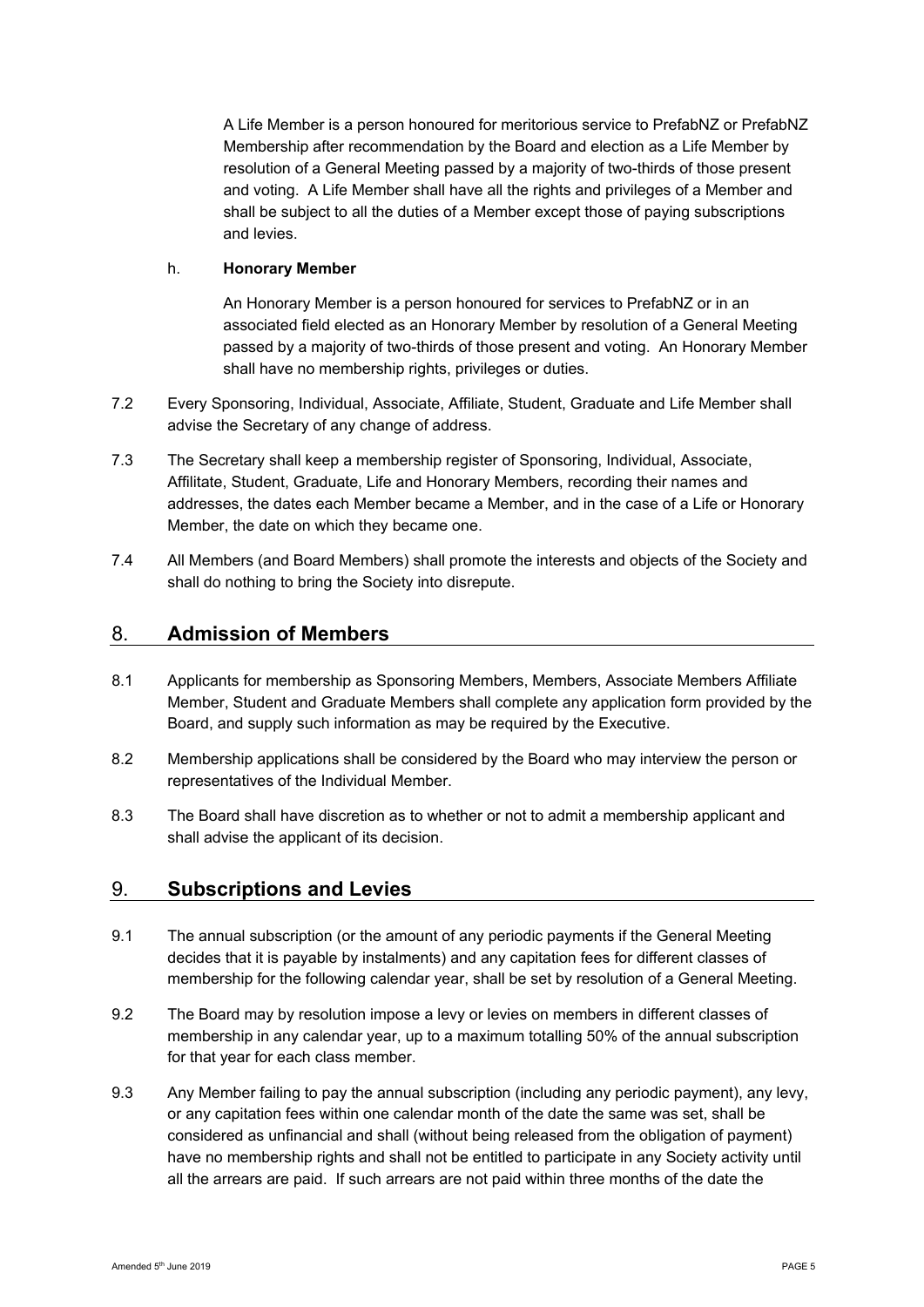subscription or levy became due, or such later date as the Board may determine, the Member's membership shall be deemed to have been terminated.

# 10. **Cessation of Membership**

- 10.1 Any Member may resign from the Member's class of membership by written notice to the Secretary, and each such resignation shall take effect from the end of the Society's then current financial year. In such circumstances the resigning Member shall remain liable to pay all subscriptions and any other fees to the end of that year.
- 10.2 The Board may declare that a Member is no longer a Member (from the date of that declaration or such date as may be specified) if:
	- a. that Member ceased to be qualified to be a Member; or
	- b. is convicted of any indictable offence or offence for which a convicted person may be imprisoned; or
	- c. is adjudged bankrupt, makes a composition with creditors, or (if a body corporate) is wound up or placed in receivership or liquidation, or statutory management.
- 10.3 Membership of PrefabNZ may be terminated by resolution of the Board:
	- a. where in the opinion of the Board a Member has acted in such a way as to bring the Society or the Industry into disrepute;
	- b. where the Member has:
		- i. failed to comply with these Rules; and
		- ii. failed to comply with any Membership Contract; or
		- iii. failed to renew any Membership Contract, where such contracts are time limited, within three months after receiving a request to do so.
- 10.4 Upon termination of membership under any of the provisions of this clause 10:
	- a. a member remains liable for and required to pay any subscription, levy or other payment due and unpaid at the date of cessation of membership;
	- b. the Member shall cease to hold himself, herself or itself out as a Member of the Society
	- c. any rights to use a logo or trademark of PrefabNZ shall terminate and the Member shall cease to use it or them; and
	- d. the Member shall return to the Society all material produced by the Society, including any membership certificate, handbook and manuals.

# 11. **Re-admission of Former Members**

11.1 Any former Member may apply for re-admission in the manner prescribed for new applicants and may only be re-admitted by decision of the Board.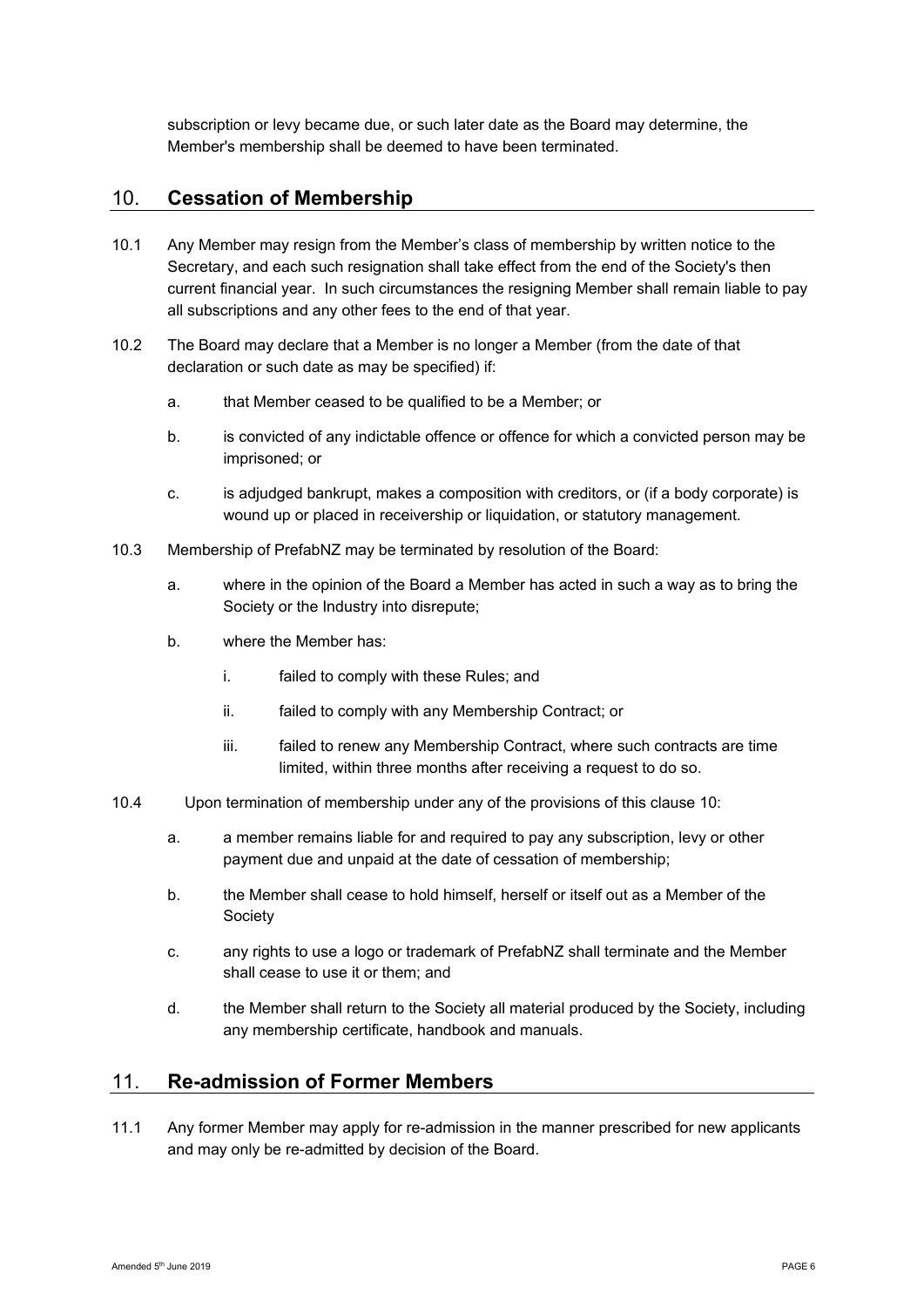11.2 However, if a former Member's Membership was terminated under either of Rules 10.2 or 10.3, the Applicant shall not be re-admitted by the Board without the prior approval of a General Meeting.

#### 12. **Board**

- 12.1 Management and control of the affairs of PrefabNZ shall be vested in a Board.
- 12.2 The Board shall consist of no fewer than six persons not more than eight.
- 12.3 The term of office for all Board Members shall be two years, expiring on conclusion of the relevant AGM. A Board Member may be on the Board for a maximum of three terms in total. Except in the situation where a Chair may serve an additional two years.
- 12.4 At the end of each Board term, a Board Member may offer himself or herself for re-election.
- 12.5 The elected Board shall appoint a Board Chair, a Deputy Chair and a Treasurer immediately following its election.
- 12.6 Any Board Member who wishes to resign during their term of office may do so by letter of resignation to the Board Chair. The resignation shall be effective when accepted by the Board and that acceptance conveyed to the resigning Board Member in writing by the Board Chair.
- 12.7 Any Member of the Board who is absent from three consecutive Board meetings without a leave of absence shall be deemed to have resigned. Leave of absence shall be granted if an apology has been tendered and accepted for any meeting.
- 12.8 A resigning Board Member's position may be filled as a casual vacancy by the Board until the next Annual General Meeting which coincides with the end of a Board term.
- 12.9 In addition to the power to fill a casual vacancy, the Board has the power to co-opt one further Board Member and to remove that Member.
- 12.10 The Board shall meet regularly and no less frequently than six times per annum.
- 12.11 No Board Chair may serve as chair for more than four consecutive years.
- 12.12 The Board has the power to remove a board member for such reasons as attending less than 50% of board meetings or bringing the industry or PrefabNZ into disrepute, by a vote of a majority of the other board members.

# 13. **Election of the Board**

- 13.1 Nominations for nominees to the Board shall be called for from Members by the Secretary, not less than 42 days prior to the Annual General Meeting where a Board is to be elected.
- 13.2 If a Membership Contract has been adopted by the Society, only those Members who have entered into it may nominate Board Members.
- 13.3 A nomination for the Board must be received by the Secretary no later than 21 clear days prior to the date of the Annual General Meeting and must be accompanied by the nominee's consent in writing.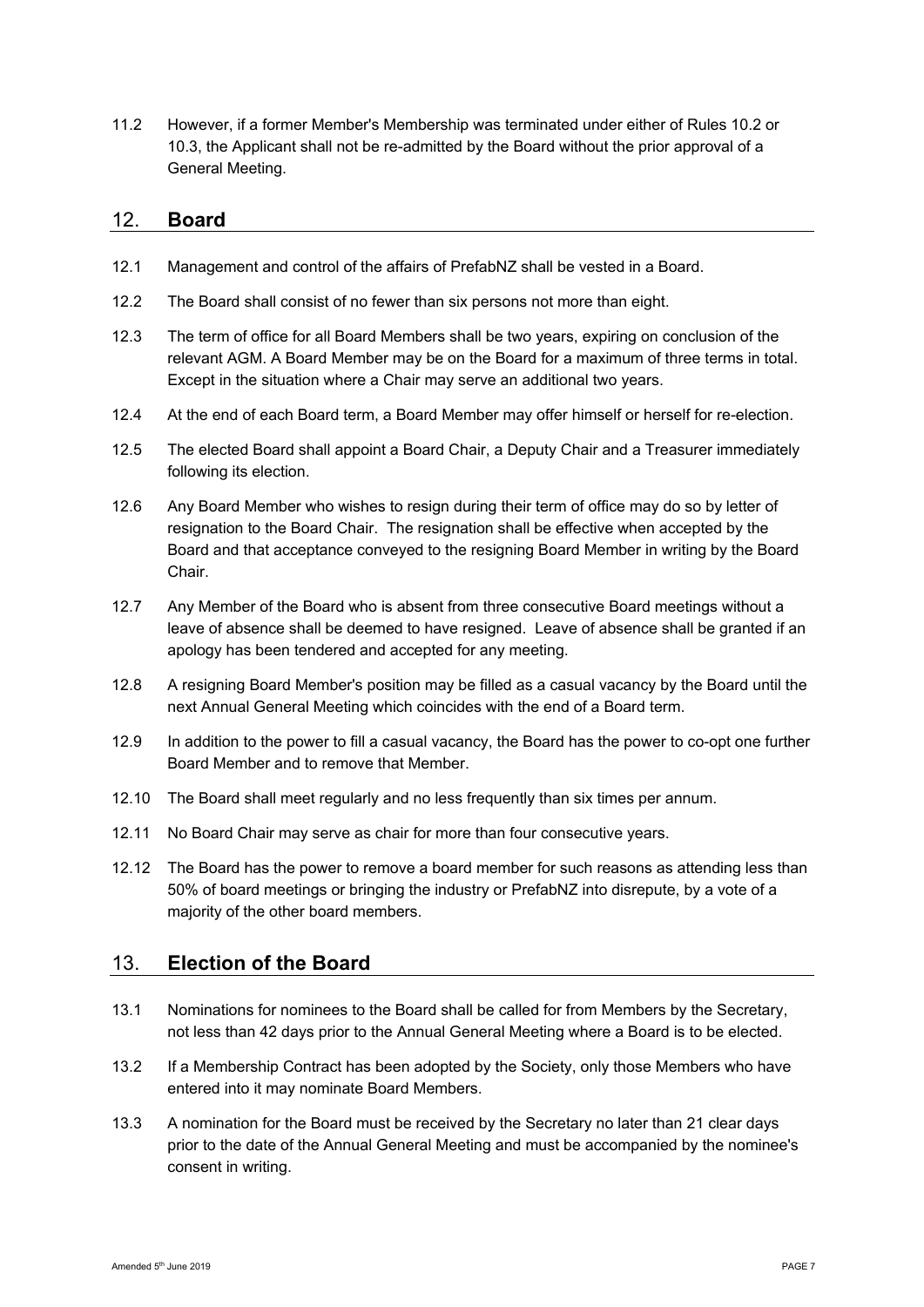- 13.4 Not less than 14 clear days prior to the date of the Annual General Meeting, the Secretary shall post to all financial Members a Ballot paper listing all nominees for membership of the Board, and such information as may be supplied to the Secretary in support of the nomination.
- 13.5 If there are insufficient valid nominations received to satisfy Rule 12.2, but not otherwise, further nominations may be received from the floor at the Annual General Meeting.
- 13.6 Where the number of nominees for Board Member exceeds the minimum number but not the maximum number required for the Board there shall be no need for a ballot and the nominees shall be confirmed as the Board at the Annual General Meeting.
- 13.7 Where the number of nominees for Board Member exceeds the maximum number permitted by Rule 12.2 there shall be a need for a Ballot. Completed Ballot papers must be received by the Secretary at the Society's registered office on or before the nominated closure date, being not less than five days before the Annual General Meeting.

# 14. **Annual General Meeting**

- 14.1 The Annual General Meeting shall be held not later than the thirtieth  $30<sup>th</sup>$  of June each year.
- 14.2 The Business of the Annual General Meeting shall include the Annual Reports, Financial Statements, Election of the Board, such other business as has been advertised and such business is put forward and accepted by the meeting as general business.
- 14.3 Not less than forty-two days notice of the Annual General Meeting shall be given to all Members.

# 15. **Special General Meeting**

- 15.1 The Secretary of PrefabNZ shall, upon receipt of a written request from not less than six members, call a Special General Meeting of PrefabNZ for the purpose of dealing with the matter or matters specified in the written request for such a meeting. A Special General Meeting shall be held not less than seven (7) days or more than twenty one (21) days after the receipt of such written requests. The Secretary shall within this time fix the date for the Special General Meeting. The Secretary shall give each member at least seven (7) days notice of the date, time and place of the meeting and of the matter or matters to be dealt with.
- 15.2 The Board may also call a Special General Meeting of PrefabNZ to be held at such time and for such purpose as is deemed necessary, provided that at least seven (7) days notice of the details are forwarded to each Member.

# 16. **Notice of General Meetings:**

16.1 All Members, irrespective of class of membership, shall be notified of General Meetings.

# 17. **Voting**

17.1 All Members shall be entitled to attend and speak at all General Meetings of PrefabNZ.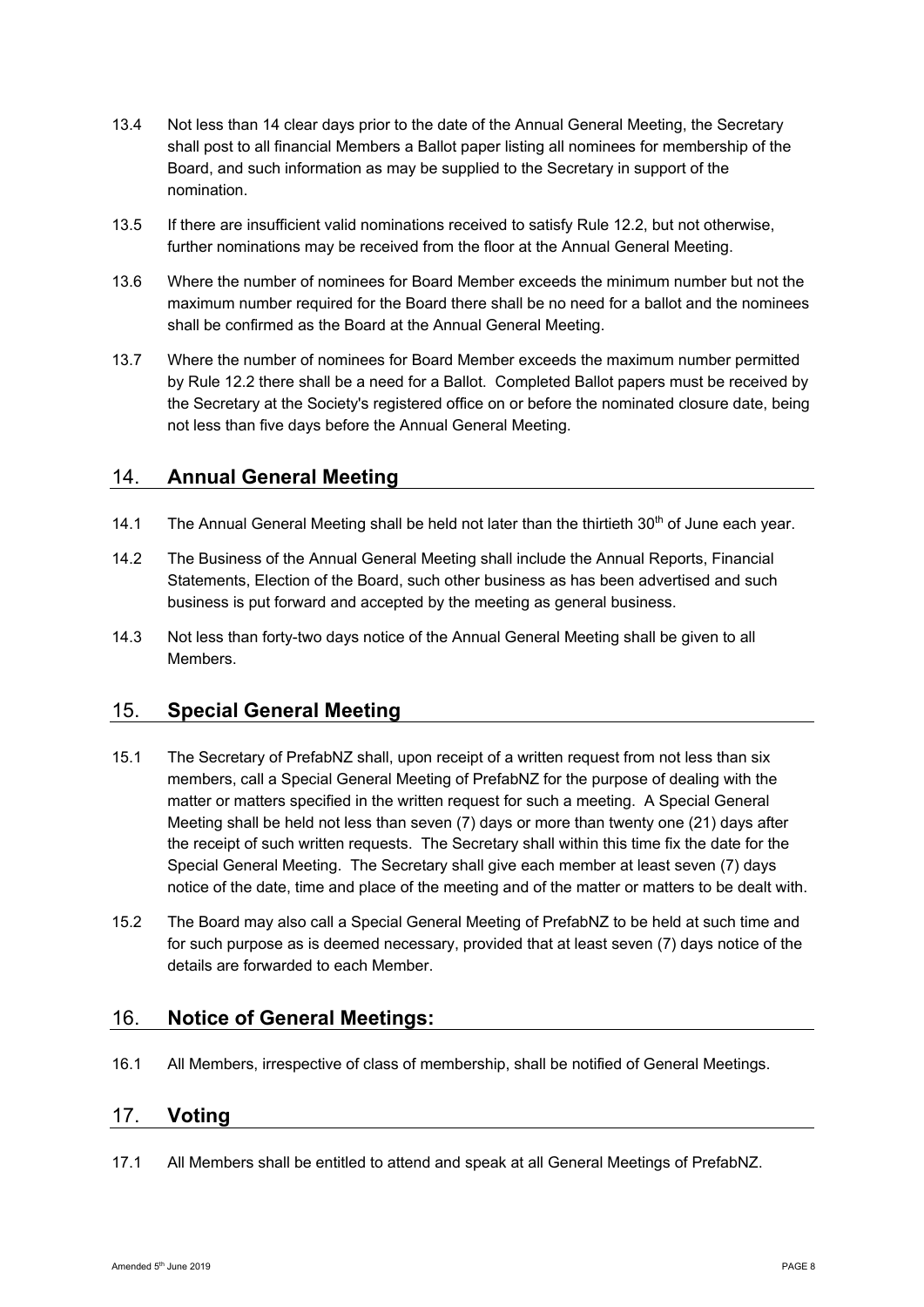- 17.2 Each Member shall have one vote on every question coming before any General Meeting, the Annual General Meeting or any Special General Meeting, subject to the membership criteria defined in Rule 7.
- 17.3 Voting shall be determined by a show of hands or ballot. A ballot shall be taken at the discretion of the chairperson or at the request of three or more Members.
- 17.4 A ballot shall be used for the election of Board Members, in accordance with Rule 11(b) of this Constitution.
- 17.5 A ballot shall be taken at such time during the meeting, and in such a manner as is determined by the chairperson at the time the ballot is called for. Prior to a ballot being taken, at least two independent scrutineers shall be appointed by the members present.
- 17.6 In circumstances where the voting is such that one further vote would achieve the voting majority, the chairperson shall have and may exercise a casting vote, if the casting vote is not exercised in this situation a new vote shall be taken on the matter in question.

# 18. **Power to Appoint Proxy**

- 18.1 Every Member entitled to vote shall be entitled to appoint a proxy to attend General Meetings of PrefabNZ and vote at such meetings.
- 18.2 Every proxy shall be signed by the Member and shall be in the form of a written authority. The authority shall be delivered to the CEO prior to the commencement of the meeting at which the proxy is to attend.

#### 19. **Quorum**

- 19.1 The quorum of all General Meetings shall be no less than eight (8) Members of PrefabNZ.
- 19.2 The quorum for all Board Meetings shall be a majority of the Board Members. Where a quorum is not met and a decision is required, and in the instance where equal proportion of votes exists, the Board Chair has a deciding vote.

#### 20. **Minutes**

- 20.1 PrefabNZ shall cause minutes of all General Meetings and Board Meetings to be recorded. The minutes shall record names of those present and all the resolutions and proceedings of each meeting.
- 20.2 A copy of the minutes of each Board Meeting shall be sent to each Board Member.
- 20.3 A copy of the minutes of each General, Special and Annual Meeting shall be posted on the website of PrefabNZ with Member password access.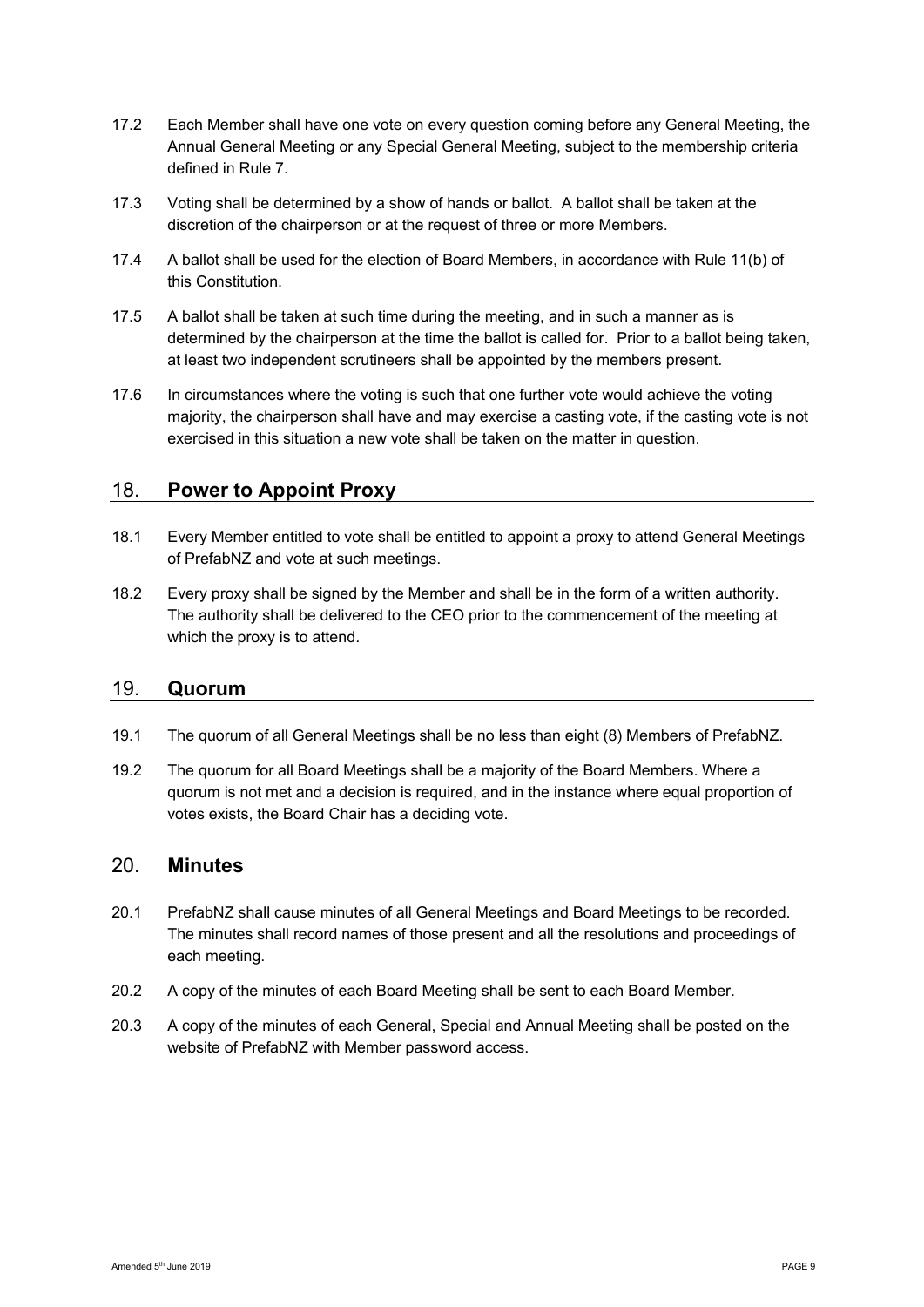# 21. **Powers of the Board**

- 21.1 PrefabNZ shall develop, adopt and maintain through the Board a full set of operating policies which shall be available to all members to allow clear and transparent understanding of the operation of PrefabNZ.
- 21.2 PrefabNZ shall have the power to do all things which are conducive to the attainment of the objects of PrefabNZ, including the power to buy, sell or otherwise deal with assets, to borrow and secure payment of money, control and invest the funds of PrefabNZ, hire and dismiss employees, and do things it may see fit, in accordance with the policies and Strategies adopted by the Board.
- 21.3 General Meetings and Board Meetings shall be authorised to exercise all the powers of PrefabNZ, including the power to frame PrefabNZ policy, regulations and standing orders as may from time to time be deemed necessary for the purpose of regulating the affairs of PrefabNZ. All policy and standing orders framed in accordance with clause 21.1 shall be binding until rescinded by resolution of a Special or Annual General Meeting of PrefabNZ.

# 22. **Finances**

- 22.1 The Board shall ensure proper records are kept of all moneys received and expended by PrefabNZ. Proper records shall be kept of the assets and liabilities of PrefabNZ, including all mortgages, charges and securities of any description affecting any or all of the property of PrefabNZ.
- 22.2 All funds of PrefabNZ shall be held in the name of PrefabNZ and be only lodged in bank accounts or investments authorised by the Board.
- 22.3 The Board shall make provision for the signing of cheques, promissory notes and other documents which have a charge against the funds of PrefabNZ.
- 22.4 The financial statements of PrefabNZ shall be audited after the Annual General Meeting by a member of the Institute of Chartered Accountants of NZ, only if requested by the majority of members attending the Annual General Meeting.
- 22.5 The financial year of PrefabNZ shall commence on the first  $(1<sup>st</sup>)$  day of April in each year.
- 22.6 Membership subscriptions and payment terms shall be set by the Annual General Meeting based on a recommendation from the Board.

# 23. **Pecuniary Gain**

23.1 The funds of PrefabNZ shall be applied exclusively for the attainment of the objects of PrefabNZ. No portion of the funds shall be paid or advanced to members in any way except by way of bona fide remuneration to employees or agents or for services rendered as a reimbursement of authorised expenses incurred on behalf of PrefabNZ.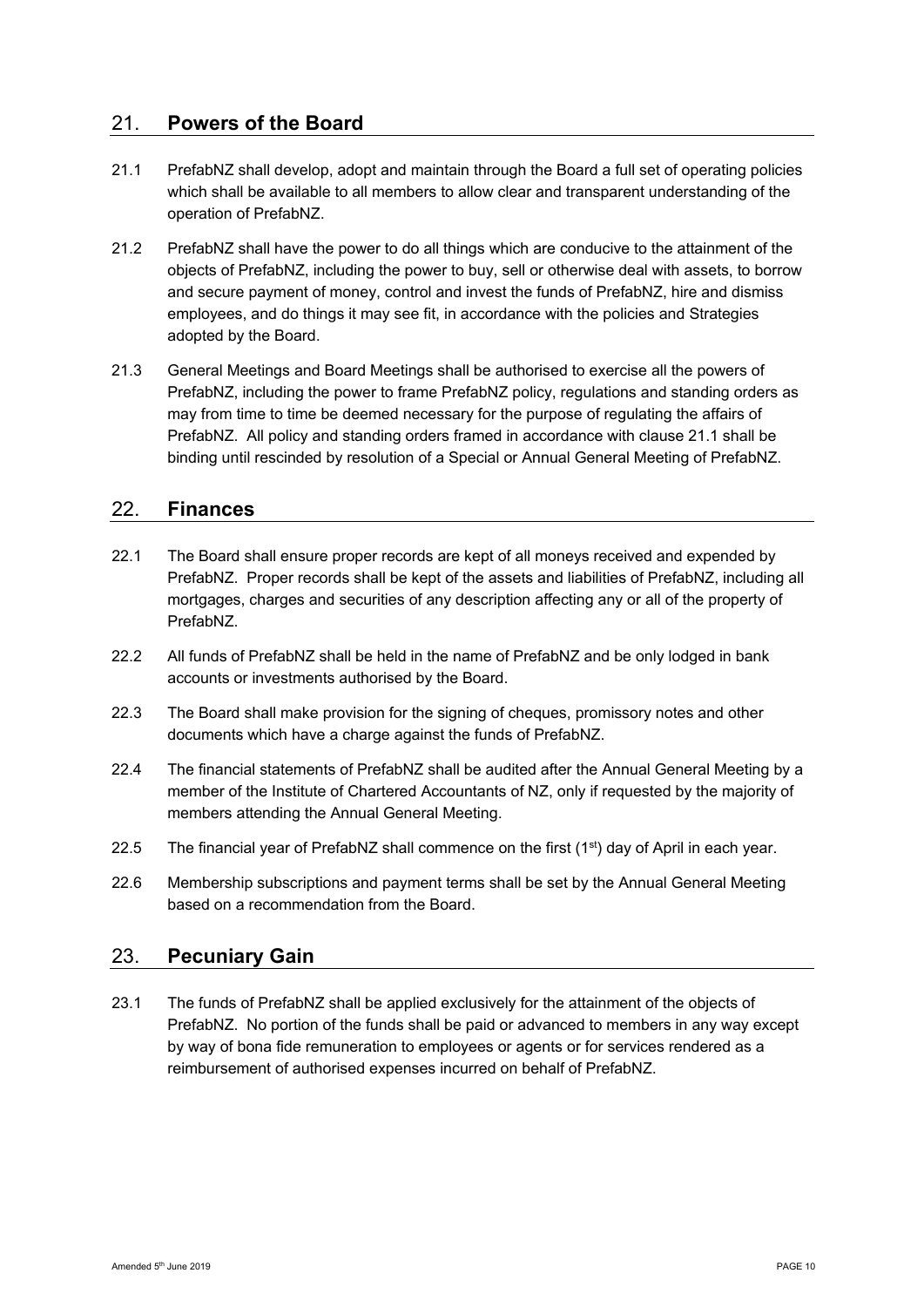# 24. **Chief Executive Officer**

- 24.1 The Board shall appoint a Chief Executive who shall be responsible to the Board for the day to day management of the affairs of the PrefabNZ and these duties shall include the development of the work of PrefabNZ and the development of income and the attainment of PrefabNZ's objectives in accordance with the policy of the Board. The Chief Executive shall report to the Board at each meeting. It shall be a condition of the employment of the Chief Executive that the Chief Executive may be removed from office for misconduct or by resolution passed by a majority of not less than two thirds of the votes exercised by the Members entitled to vote at the meeting of the Board at which such Resolution is proposed.
- 24.2 The salary and allowances of the Chief Executive shall be determined by the Board. The titles, duties, and salaries of employees of PrefabNZ shall be determined by the Chief Executive but shall be in accordance with a compensation plan approved by the Board.

#### 25. **Secretary**

- 25.1 The Board shall appoint a Secretary.
- 25.2 The Secretary shall record the minutes of all General Meetings and Board Meetings.
- 25.3 The minutes of meetings when confirmed by the next such meeting and signed by the chairperson of that meeting, shall be prima facie evidence that the meeting was duly called and shall prima facie be a true and correct record of what occurred at the meeting.
- 25.4 The Secretary shall hold the Society's records, documents, and books and carry out the other functions and actions required by these Rules.
- 25.5 The Secretary shall deal with and answer correspondence and perform such other duties as directed by the Board.
- 25.6 The Board shall have the power in its discretion to suspend or remove the Secretary from office.

# 26. **Common Seal**

26.1 PrefabNZ shall have a common seal which shall be kept in the custody of the CEO of PrefabNZ. The affixing of the common seal shall be attested by the CEO and the Chairperson or an authorised signatory for the Board.

# 27. **Alteration of the Rules**

27.1 Provided that not less than fourteen (14) days notice of the details of the proposed alteration(s) are given in writing to all members, these Rules may be altered, added to or rescinded at a Special General Meeting by a majority of two thirds of the members or their proxies present and entitled to vote at such meeting.